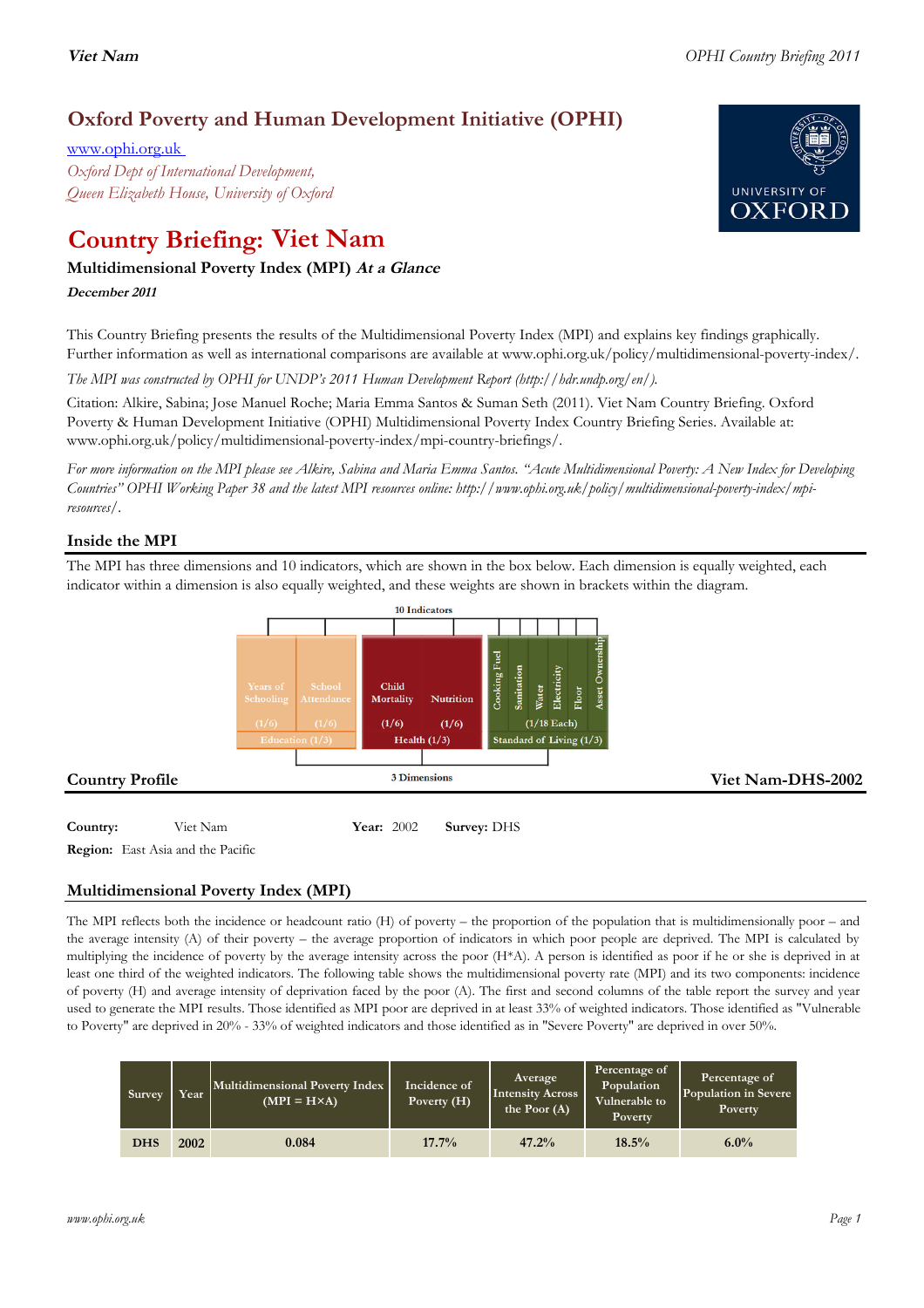### **Comparing the MPI with Other Poverty Measures**

Column chart A compares the poverty rate using the MPI with three other commonly used poverty measures. The height of the first column denotes the percentage of people who are MPI poor (also called the incidence or headcount ratio). The second and third columns denote the percentages of people who are poor according to the \$1.25 a day income poverty line and \$2.00 a day line, respectively. The final column denotes the percentage of people who are poor according to the national income poverty line. The table on the right-hand side reports various descriptive statistics for the country. The statistics shaded in khaki/olive are taken from the year closest to the year of the survey used to calculate the MPI. The year is provided below each column in chart A.



|                 |                         | Summary                                                                                                                                                                                                           |                               |  |  |
|-----------------|-------------------------|-------------------------------------------------------------------------------------------------------------------------------------------------------------------------------------------------------------------|-------------------------------|--|--|
| erty Measures   |                         | Multidimensional Poverty Index<br>0.084                                                                                                                                                                           |                               |  |  |
|                 |                         | Percentage of MPI Poor (H)                                                                                                                                                                                        | 17.7%                         |  |  |
| 68.7%           |                         | Average Intensity of Deprivation (A)                                                                                                                                                                              | 47.2%                         |  |  |
|                 | 28.9%                   | Percentage of Income Poor (\$1.25 a day) <sup><math>\ddagger</math></sup><br>Percentage of Income Poor (\$2.00 a day) <sup><math>\ddagger</math></sup><br>Percentage of Poor (National Poverty Line) <sup>#</sup> | $40.1\%$<br>$68.7\%$<br>28.9% |  |  |
|                 |                         | Human Development Index 2011*                                                                                                                                                                                     | 0.593                         |  |  |
| US\$2 a day     | <b>National Poverty</b> | $HDI$ rank*                                                                                                                                                                                                       | 128                           |  |  |
| 2002            | Line<br>2002            | $HDI category*$                                                                                                                                                                                                   | Medium                        |  |  |
| <b>⁄Ieasure</b> |                         | $\pm$ The World Bank (2011). "World Development Indicators." Washington, DC.<br>* UNDP (2011). "Human Development Report", Statistical Table 1 . New York.                                                        |                               |  |  |

te: For population figures and numbers of MPI poor people, consult the tables on OPHI's te: http://www.ophi.org.uk/policy/multidimensional-poverty-index/

#### **Comparing the MPI with Other Poverty Measures**

Column chart B shows the percentage of people who are MPI poor (also called the incidence or headcount) in the 109 developing countries analysed. The column denoting this country is dark, with other countries shown in light grey. The dark dots denote the percentage of people who are income poor according to the \$1.25 a day poverty line in each country. The graph above tells you the year this data comes from. Dots are only shown where the income data available is within three years of the MPI survey year.



**B. Headcounts of MPI Poor and \$1.25/day Poor**



 $\bullet$  Percentage of Income Poor (living on less than \$1.25 a day)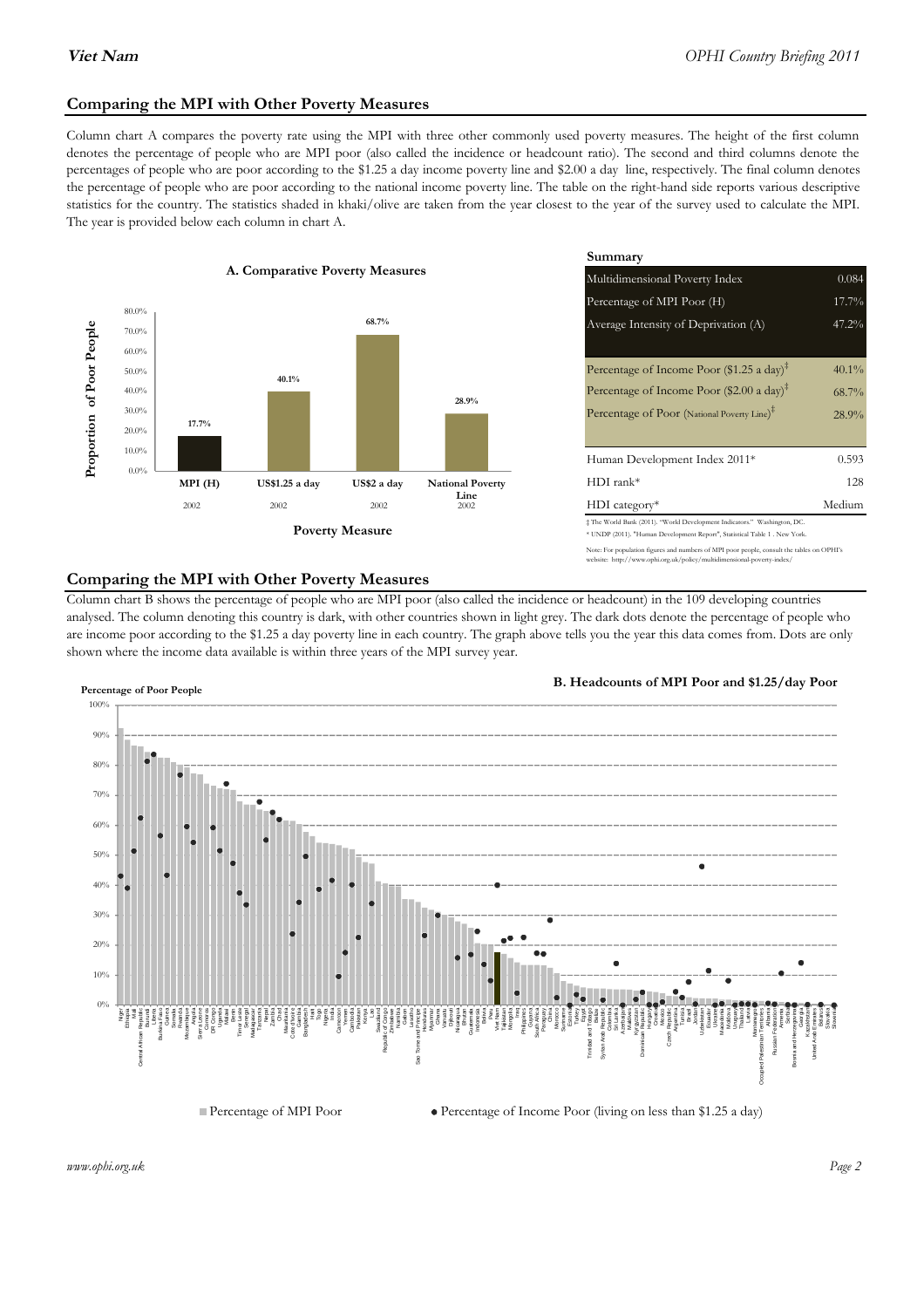#### **Incidence of Deprivation in Each of the MPI Indicators**

The MPI uses 10 indicators to measure poverty in three dimensions: education, health and living standards. The bar chart to the left reports the proportion of the population that is poor and deprived in each indicator. We do not include the deprivation of non-poor people. The spider diagram to the right compares the proportions of the population that are poor and deprived across different indicators. At the same time it compares the performance of rural areas and urban areas with that of the national aggregate. Patterns of deprivation may differ in rural and urban areas.



#### **C. Deprivations in each Indicator D. Percentage of the Population MPI Poor and Deprived**



#### **Composition of the MPI**

The MPI can be broken down to see directly how much each indicator contributes to multidimensional poverty. The following figure shows the composition of the MPI using a pie chart. Each piece of the pie represents the percentage contribution of each indicator to the overall MPI of the country. The larger the slice of the pie chart, the bigger the weighted contribution of the indicator to overall poverty.

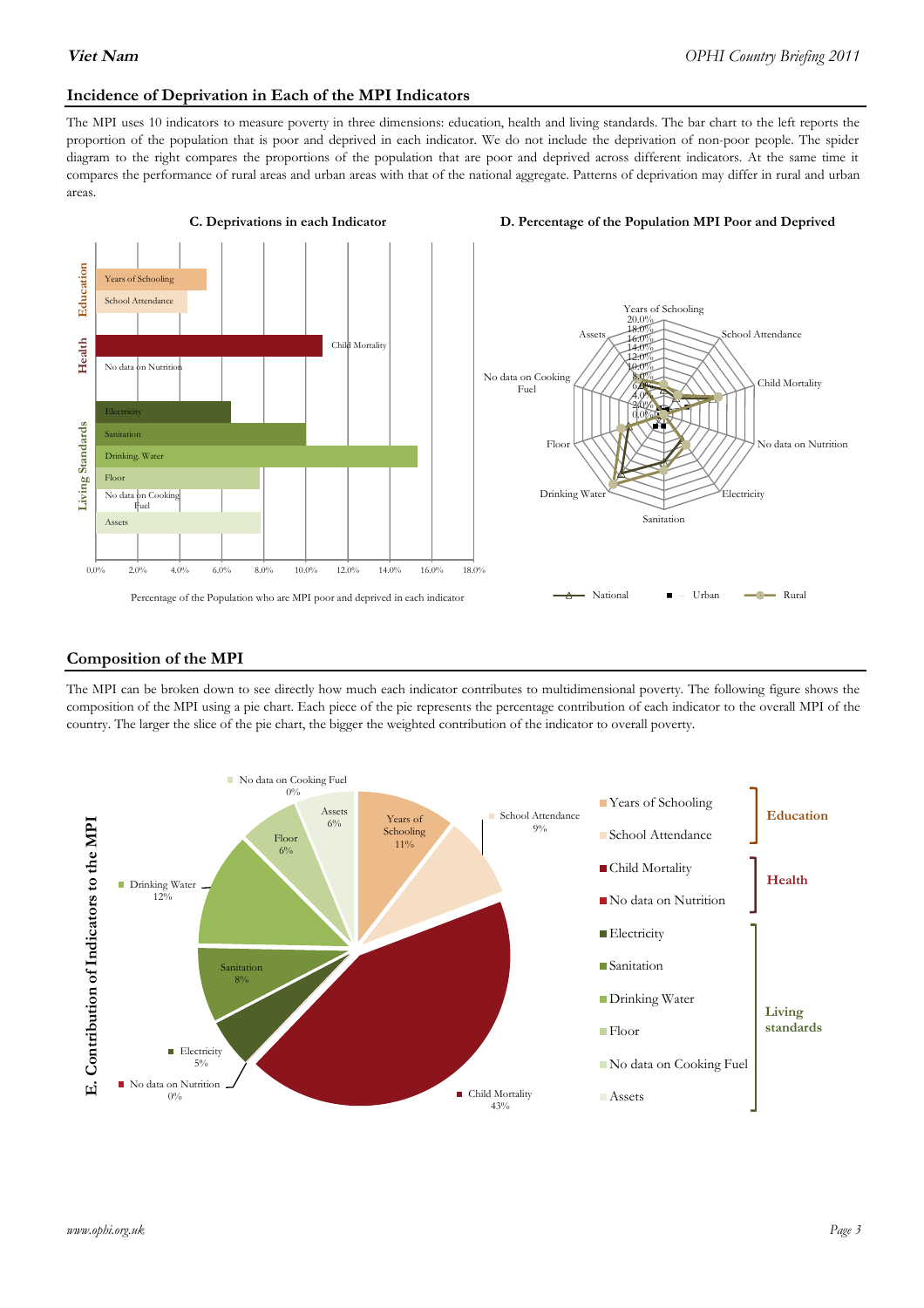# **Decomposition of MPI by Region**

The MPI can be decomposed by different population subgroups, then broken down by dimension, to show how the composition of poverty differs between different regions or groups. On the left-hand side of column chart F, the height of each of the three bars shows the level of MPI at the national level, for urban areas, and for rural areas, respectively. Inside each bar, different colours represent the contribution of different weighted indicators to the overall MPI. On the right-hand side of column chart F, the colours inside each bar denote the percentage contribution of each indicator to the overall MPI, and all bars add up to 100%. This enables an immediate visual comparison of the composition of poverty across regions.





#### **Intensity of Multidimensional Poverty**

Recall that i) a person is considered poor if they are deprived in at least one third of the weighted indicators and ii) the intensity of poverty denotes the proportion of indicators in which they are deprived. A person who is deprived in 100% of the indicators has a greater intensity of poverty than someone deprived in 40%. The following figures show the percentage of MPI poor people who experience different intensities of poverty. The pie chart below breaks the poor population into seven groups based on the intensity of their poverty. For example, the first slice shows deprivation intensities of greater than 33% but strictly less than 40%. It shows the proportion of poor people whose intensity (the percentage of indicators in which they are deprived) falls into each group. The column chart H reports the proportion of the population in a country that is poor in that percentage of indicators or more. For example, the number over the 40% bar represents the percentage of people who are deprived in 40% or more indicators.



**G. Intensity of Deprivation Among MPI Poor**

Intensity of Poverty